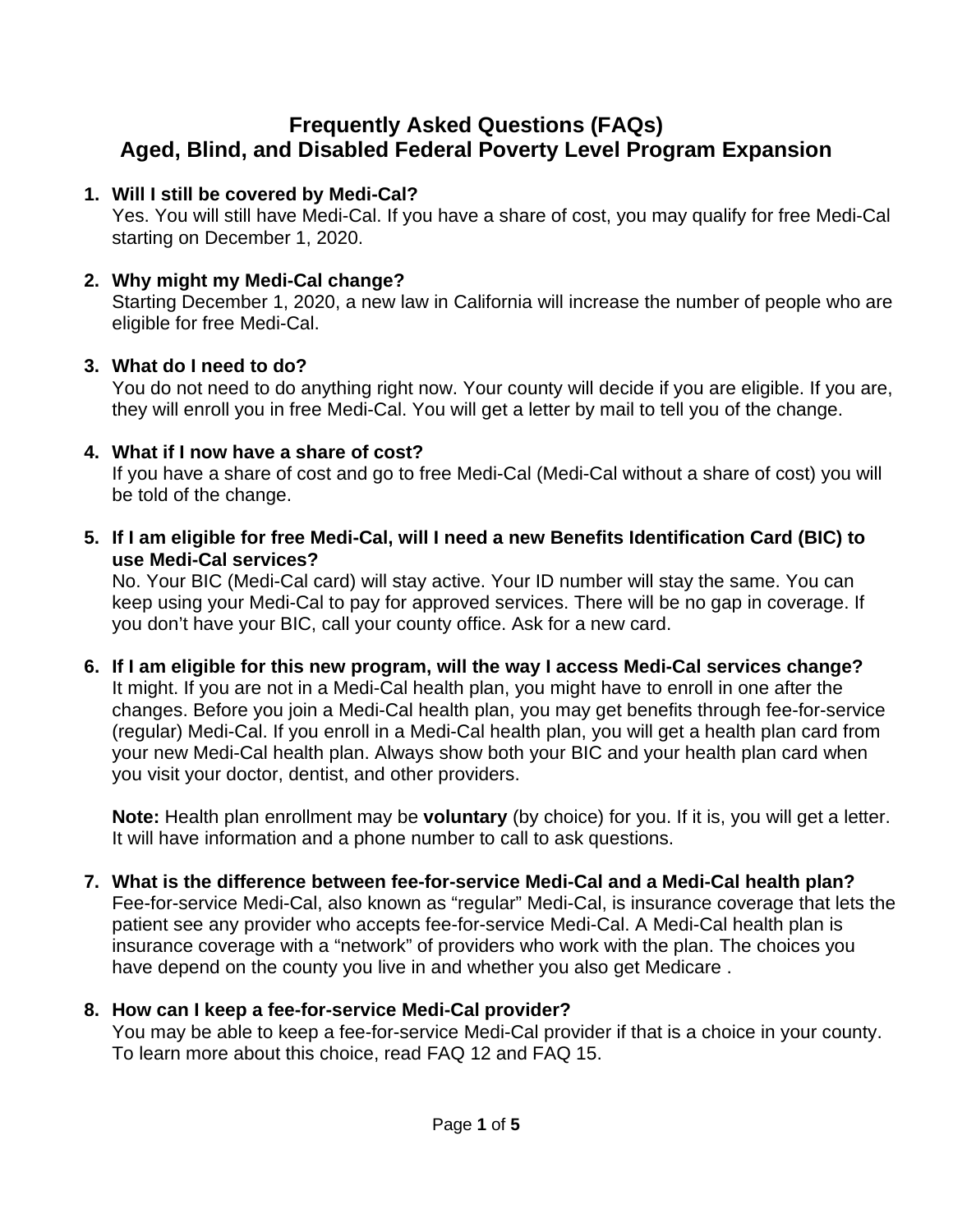#### **9. How does Medi-Cal work with my Medicare plans?**

If you qualify for both Medi-Cal and Medicare , you will get most of your medical services and prescription drugs through Medicare . Medi-Cal has programs that may pay for some benefits that Medicare does not fully cover. Medi-Cal may also pay your Medicare premiums. Persons who have coverage through both Medi-Cal and Medicare generally do not have to enroll in a Medi-Cal health plan, except in counties that only offer Medi-Cal health plans. Even if you do not have to enroll in a plan, you may still choose to enroll in one.

# **10.What is a Medi-Cal health plan?**

A Medi-Cal health plan is a health insurance plan that provides Medi-Cal health care services to you. Medi-Cal health plans organize care access for Medi-Cal recipients. There is no cost to you. The plan works with your doctors to manage your care and make sure you get the services you need to stay healthy.

In a Medi-Cal health plan, you must go to doctors who work with the plan, with some exceptions. You can get checkups, see a specialist, get care for a chronic condition like diabetes, or have surgery. The Medi-Cal health plan will cover most medically necessary services. If your Medi-Cal health plan does not cover a service that you need, the Medi-Cal health plan can help you get the service through another Medi-Cal program or fee-for-service Medi-Cal.

# **11.How do I choose a Medi-Cal health plan?**

Your Medi-Cal health plan choices depend on the county you live in. If you are moved to a free Medi-Cal program, you will get an enrollment packet in the mail with more information on how to choose a Medi-Cal health plan. It will explain your Medi-Cal health plan choices and how to enroll. If you have a doctor or clinic now, ask them if they work with a Medi-Cal health plan in your county. If you want to stay with that doctor or clinic, you can choose that Medi-Cal health plan.

If you have a complex medical condition and see a doctor or clinic that does not work with a Medi-Cal health plan in your county but accepts fee-for-service Medi-Cal, you might be able to keep getting services through them. Fill out and send in the "Medical Exemption Request" form that comes with your Enrollment Choice Packet. If a Medical Exemption Request is granted, it will let you stay in fee-for-service Medi-Cal and keep seeing your doctor.

Your doctor will need to complete part of the form. You must complete the rest of the form and return it to Health Care Options. You can get help from your doctor or clinic or from an advocate. If you live in a county that has Medi-Cal through a County Organized Health System (COHS) or a Coordinated Care Initiative (CCI) program, you may not be able to ask for a Medical Exemption. This may be because there are no fee-for-service doctors in your county.

If you do not choose a Medi-Cal health plan but are required to enroll in one, Medi-Cal will choose a Medi-Cal health plan in your county for you. Unless you live in a COHS county, each month you will have the right to change your Medi-Cal health plan.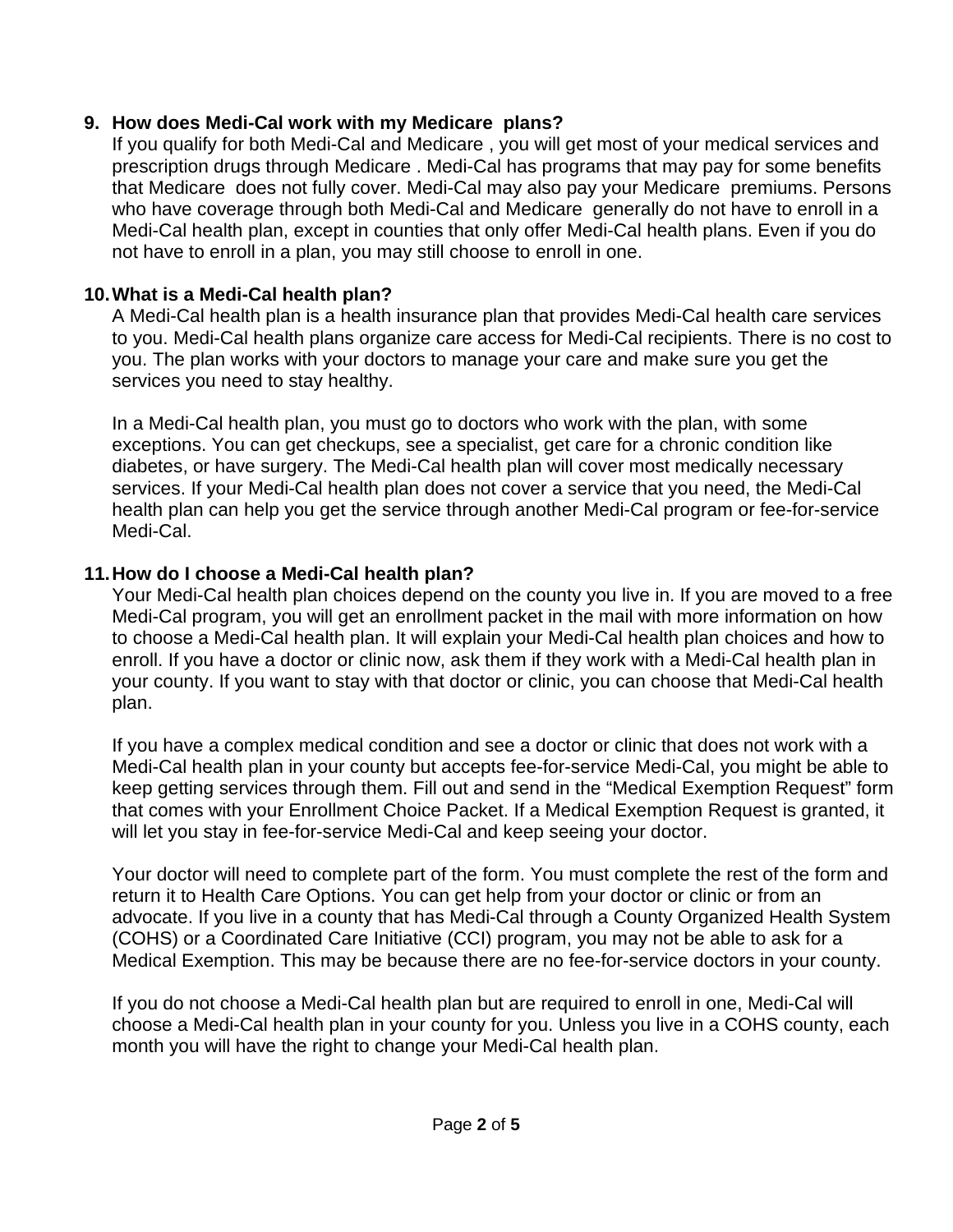If you want to change your plan, call Health Care Options at 1-800-430-4263 (TTY 1-800-430-7077). Or go to [https://www.healthcareoptions.dhcs.ca.gov.](https://www.healthcareoptions.dhcs.ca.gov/) If you change your Medi-Cal health plan, you must enroll in another Medi-Cal health plan in the same county. You cannot go back to fee-for-service.

#### **12.How do I get care before I am in a Medi-Cal health plan?**

If you are in a non-COHS county, the month you move to free Medi-Cal, you will have fee-forservice Medi-Cal until you join a Medi-Cal health plan. You can go to any doctor who takes fee-for-service Medi-Cal. To find a doctor, use the online list of doctors in the Medi-Cal fee-forservice program. The list is at [https://data.chhs.ca.gov/dataset/profile-of-enrolled-Medi-Cal-fee](https://data.chhs.ca.gov/dataset/profile-of-enrolled-medi-cal-fee-for-service-ffs-providers)f<u>or-service-ffs-providers</u>. When you call a doctor's office, ask if they are taking new "Medi-Cal fee-for-service" patients.

#### **13.Who will be my doctor when I am in a Medi-Cal health plan?**

Once you are in a Medi-Cal health plan, you need to choose a primary care doctor who works with your Medi-Cal health plan, with some exceptions in CCI counties. You can ask the doctor you have now if they work with a Medi-Cal health plan in your county. If your doctor does work with a Medi-Cal health plan in your county, you may be able to keep your doctor by choosing the Medi-Cal health plan they work with. Then choose that doctor when you enroll in the plan.

If you need a doctor, the Medi-Cal health plan will tell you where to find a list of doctors online. You may also ask them to mail a list of doctors to you. If you do not choose a doctor, the plan will choose one for you. You can change your doctor at any time. For help finding a doctor or to change your doctor, call your Medi-Cal health plan's member services. If you are in a COHS county, you can call member services of the COHS Medi-Cal health plan in your county. Ask if you can still see your doctor when you enroll in the Medi-Cal health plan.

# **14.Can I keep my doctor if my doctor does not work with a Medi-Cal health plan?**

If you have seen a doctor within the past 12 months and that doctor does not work with a Medi-Cal health plan, you can ask for continuity of care. If the doctor and the Medi-Cal health plan agree to work together, you may be able to keep seeing your doctor for up to 12 more months. If you want continuity of care, call your Medi-Cal health plan's member services.

If you do not live in a COHS county, have a complex medical condition, and your doctor is not in a Medi-Cal health plan in your county, you can ask to fill out the "Medical Exemption Request" form to ask to keep seeing your doctor.

# **15.Will I pay co-payments with my Medi-Cal health plan?**

No. There are no co‑payments. The Medi-Cal health plan covers all medical costs for covered services that are medically necessary.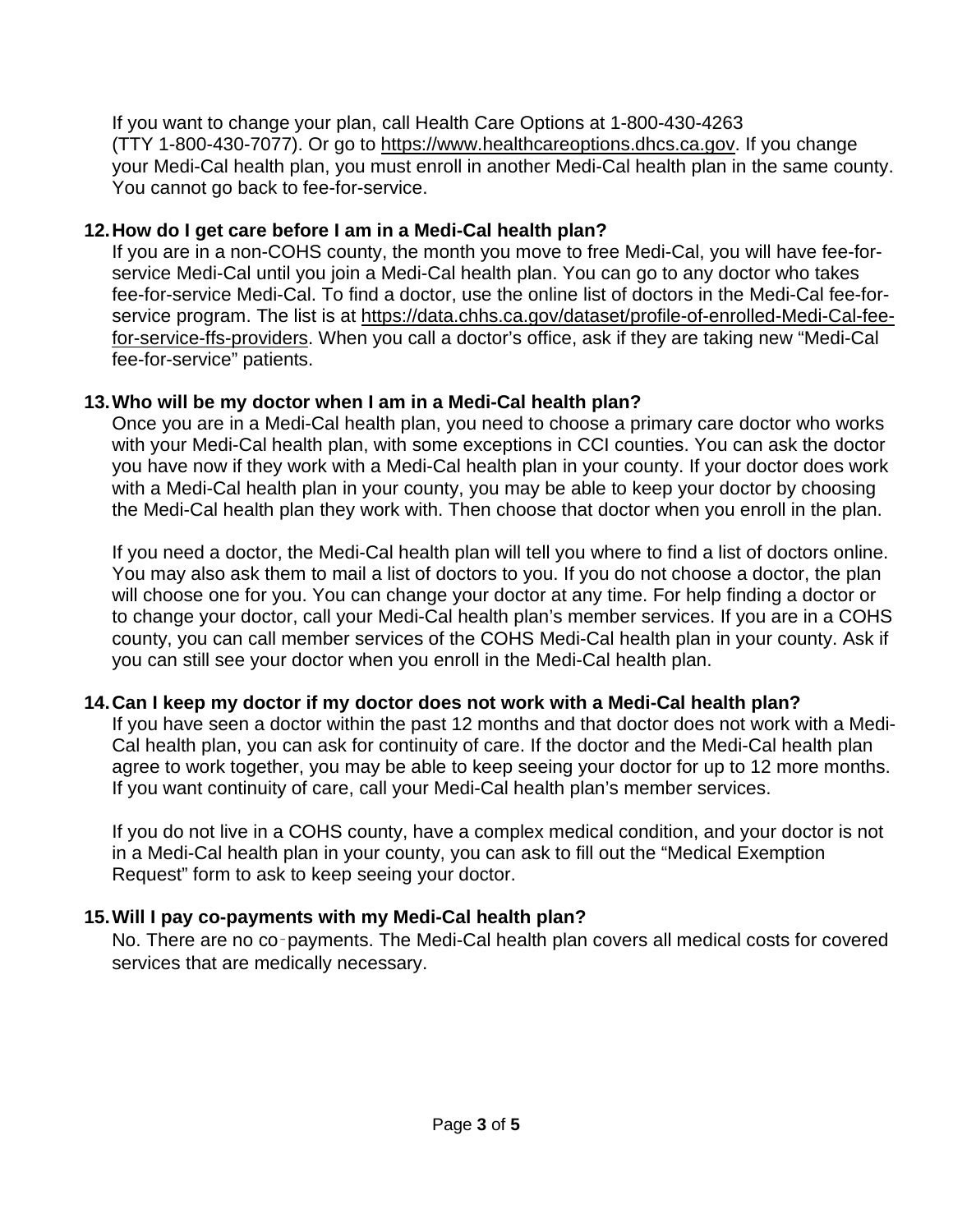#### **16.What other services can I get?**

#### **Dental Services**

You can get dental services through Medi-Cal.

- If you live in Sacramento County, you will get services through a Medi-Cal Dental Managed Care plan. To learn more about Medi-Cal Dental Managed Care plans, call Health Care Options at 1-800-430-4263 (TTY: 1-800-430-7077). Or fill out the Dental Choice Form in your Enrollment Choice Packet.
- If you live in Los Angeles County, you can get services through the Medi-Cal Dental Program through fee-for-service (regular Medi-Cal) for dental services or a Medi-Cal Dental Managed Care plan. To learn more about enrolling in a Medi-Cal Dental Managed Care plan, call Health Care Options at 1-800-430-4263 (TTY: 1-800-430-7077). Or fill out the Dental Choice Form in your Enrollment Choice Packet.
- For all other counties, you will get fee-for-service (regular) Medi-Cal dental services through the Medi-Cal Dental Program. You will need to go to a dental provider that accepts Medi-Cal Dental. To find a dental provider, you can call the Medi-Cal Dental Telephone Service Center at 1-800-322-6384 (TTY: 1-800-735-2922), Monday through Friday, from 8:00 a.m. to 5:00 p.m. The call is free. You can also find a dental provider and information about dental services on the Medi-Cal Dental Program's "Smile, California" website at [http://smilecalifornia.org/.](http://smilecalifornia.org/)

# **Family Planning Services**

Family planning services include reproductive and sexual health services. Services include contraceptives, testing and treatment of sexually transmitted infections, pregnancy services, and abortion. As a Medi-Cal beneficiary, you have the right to choose any family planning provider. This includes providers outside of your Medi-Cal health plan network. To learn more, contact your Medi-Cal health plan.

# **Mental Health Services**

If you need mental health services, talk to your new Medi-Cal health plan or your doctor. You may get mental health services through your new Medi-Cal health plan. Or the plan may refer you to the Medi-Cal mental health plan in your county for mental health services. You may also seek mental health services through your county mental health plan, without a referral.

# **Alcohol and Drug Treatment Services**

If you are struggling with alcohol or other substance use, you can get an assessment to see if you have a substance use disorder (SUD). SUD is a treatable chronic relapsing brain disease. Medi-Cal covers many SUD services. Your new Medi-Cal health plan will help you find a provider. You can also call your county behavioral health department for services.